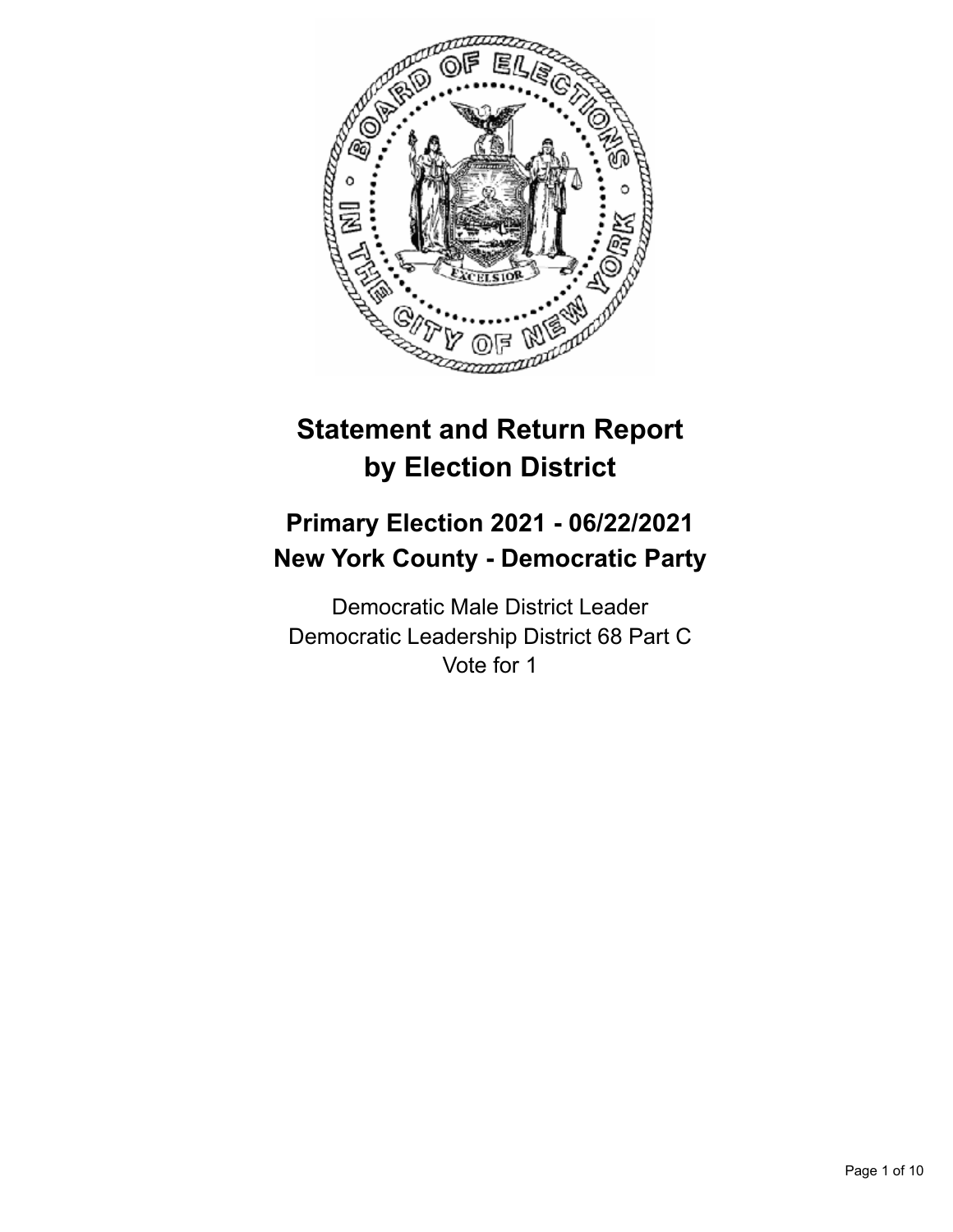

| <b>PUBLIC COUNTER</b>                                    | 203 |
|----------------------------------------------------------|-----|
| <b>MANUALLY COUNTED EMERGENCY</b>                        | 0   |
| ABSENTEE / MILITARY                                      | 31  |
| AFFIDAVIT                                                | 3   |
| <b>Total Ballots</b>                                     | 237 |
| Less - Inapplicable Federal/Special Presidential Ballots | 0   |
| <b>Total Applicable Ballots</b>                          | 237 |
| XAVIER SANTIAGO                                          | 93  |
|                                                          |     |
| <b>JOHN RUIZ</b>                                         | 69  |
| UNATTRIBUTABLE WRITE-IN (WRITE-IN)                       | 1   |
| <b>Total Votes</b>                                       | 163 |

#### **004/68**

| <b>PUBLIC COUNTER</b>                                    | 252 |
|----------------------------------------------------------|-----|
| <b>MANUALLY COUNTED EMERGENCY</b>                        | 0   |
| ABSENTEE / MILITARY                                      | 27  |
| AFFIDAVIT                                                | 4   |
| <b>Total Ballots</b>                                     | 283 |
| Less - Inapplicable Federal/Special Presidential Ballots | 0   |
| <b>Total Applicable Ballots</b>                          | 283 |
| <b>XAVIER SANTIAGO</b>                                   | 99  |
| <b>JOHN RUIZ</b>                                         | 87  |
| <b>Total Votes</b>                                       | 186 |
| Unrecorded                                               | 97  |

| <b>PUBLIC COUNTER</b>                                    | 153   |
|----------------------------------------------------------|-------|
| <b>MANUALLY COUNTED EMERGENCY</b>                        | 0     |
| ABSENTEE / MILITARY                                      | 17    |
| AFFIDAVIT                                                | 6     |
| <b>Total Ballots</b>                                     | 176   |
| Less - Inapplicable Federal/Special Presidential Ballots | 0     |
| <b>Total Applicable Ballots</b>                          | 176   |
| <b>XAVIER SANTIAGO</b>                                   | 55    |
| <b>JOHN RUIZ</b>                                         | 56    |
| JEFFREY SLIVERMAN (WRITE-IN)                             |       |
| <b>Total Votes</b>                                       | $112$ |
| Unrecorded                                               | 64    |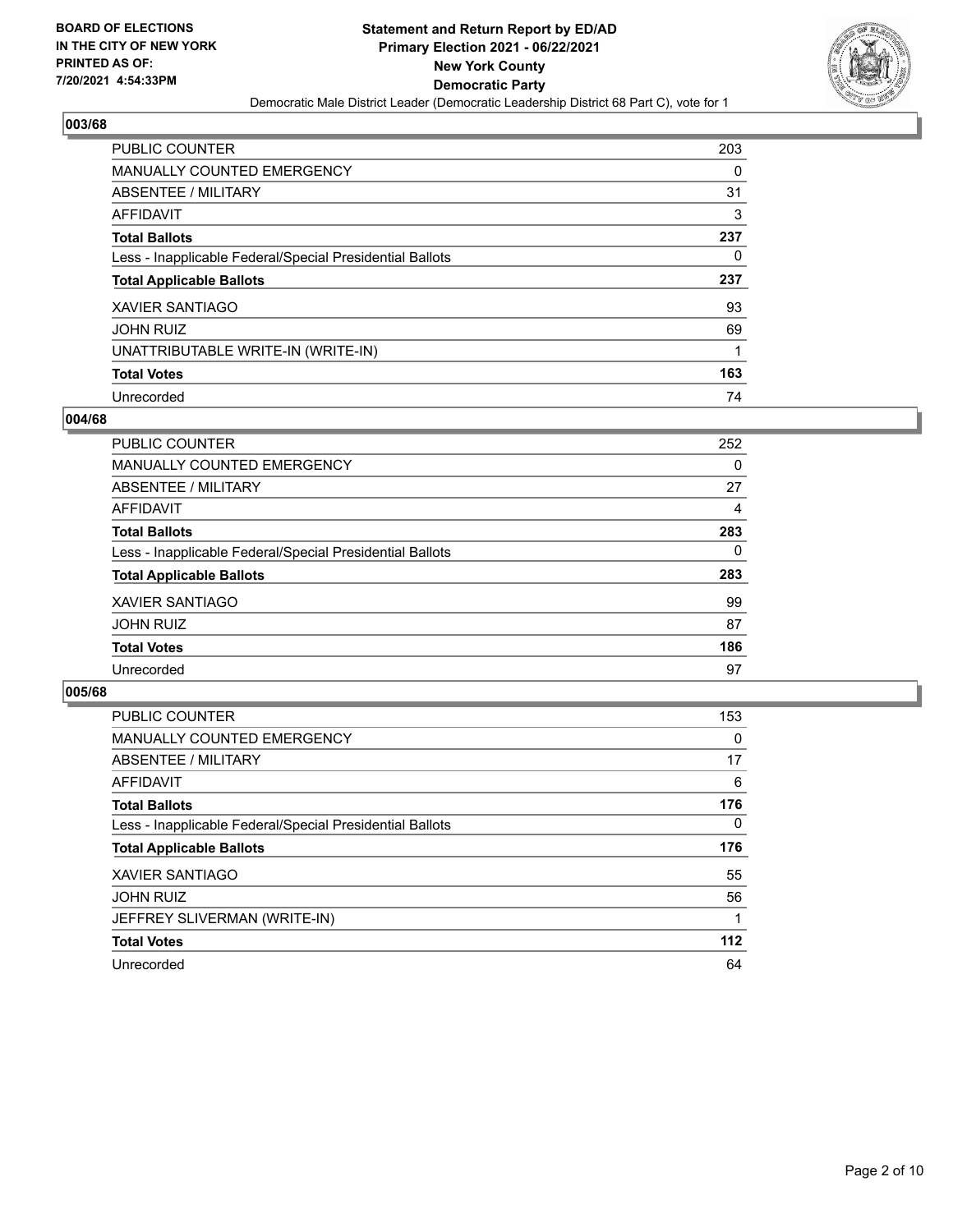

| PUBLIC COUNTER                                           | 117      |
|----------------------------------------------------------|----------|
| <b>MANUALLY COUNTED EMERGENCY</b>                        | 0        |
| <b>ABSENTEE / MILITARY</b>                               | 26       |
| <b>AFFIDAVIT</b>                                         |          |
| <b>Total Ballots</b>                                     | 144      |
| Less - Inapplicable Federal/Special Presidential Ballots | $\Omega$ |
| <b>Total Applicable Ballots</b>                          | 144      |
| <b>XAVIER SANTIAGO</b>                                   | 41       |
| <b>JOHN RUIZ</b>                                         | 41       |
| <b>Total Votes</b>                                       | 82       |
| Unrecorded                                               | 62       |

#### **007/68**

| <b>PUBLIC COUNTER</b>                                    | 104      |
|----------------------------------------------------------|----------|
| <b>MANUALLY COUNTED EMERGENCY</b>                        | $\Omega$ |
| ABSENTEE / MILITARY                                      | 30       |
| <b>AFFIDAVIT</b>                                         | $\Omega$ |
| <b>Total Ballots</b>                                     | 134      |
| Less - Inapplicable Federal/Special Presidential Ballots | $\Omega$ |
| <b>Total Applicable Ballots</b>                          | 134      |
| <b>XAVIER SANTIAGO</b>                                   | 38       |
| <b>JOHN RUIZ</b>                                         | 50       |
| MICHAEL BLOOMBERG (WRITE-IN)                             |          |
| <b>Total Votes</b>                                       | 89       |
| Unrecorded                                               | 45       |

| <b>PUBLIC COUNTER</b>                                    | 219 |
|----------------------------------------------------------|-----|
| <b>MANUALLY COUNTED EMERGENCY</b>                        | 0   |
| ABSENTEE / MILITARY                                      | 53  |
| AFFIDAVIT                                                | 4   |
| <b>Total Ballots</b>                                     | 276 |
| Less - Inapplicable Federal/Special Presidential Ballots | 0   |
| <b>Total Applicable Ballots</b>                          | 276 |
| <b>XAVIER SANTIAGO</b>                                   | 64  |
| <b>JOHN RUIZ</b>                                         | 74  |
| JONATHAN T. QULLEN (WRITE-IN)                            |     |
| MICHAEL HUBER (WRITE-IN)                                 |     |
| <b>Total Votes</b>                                       | 140 |
| Unrecorded                                               | 136 |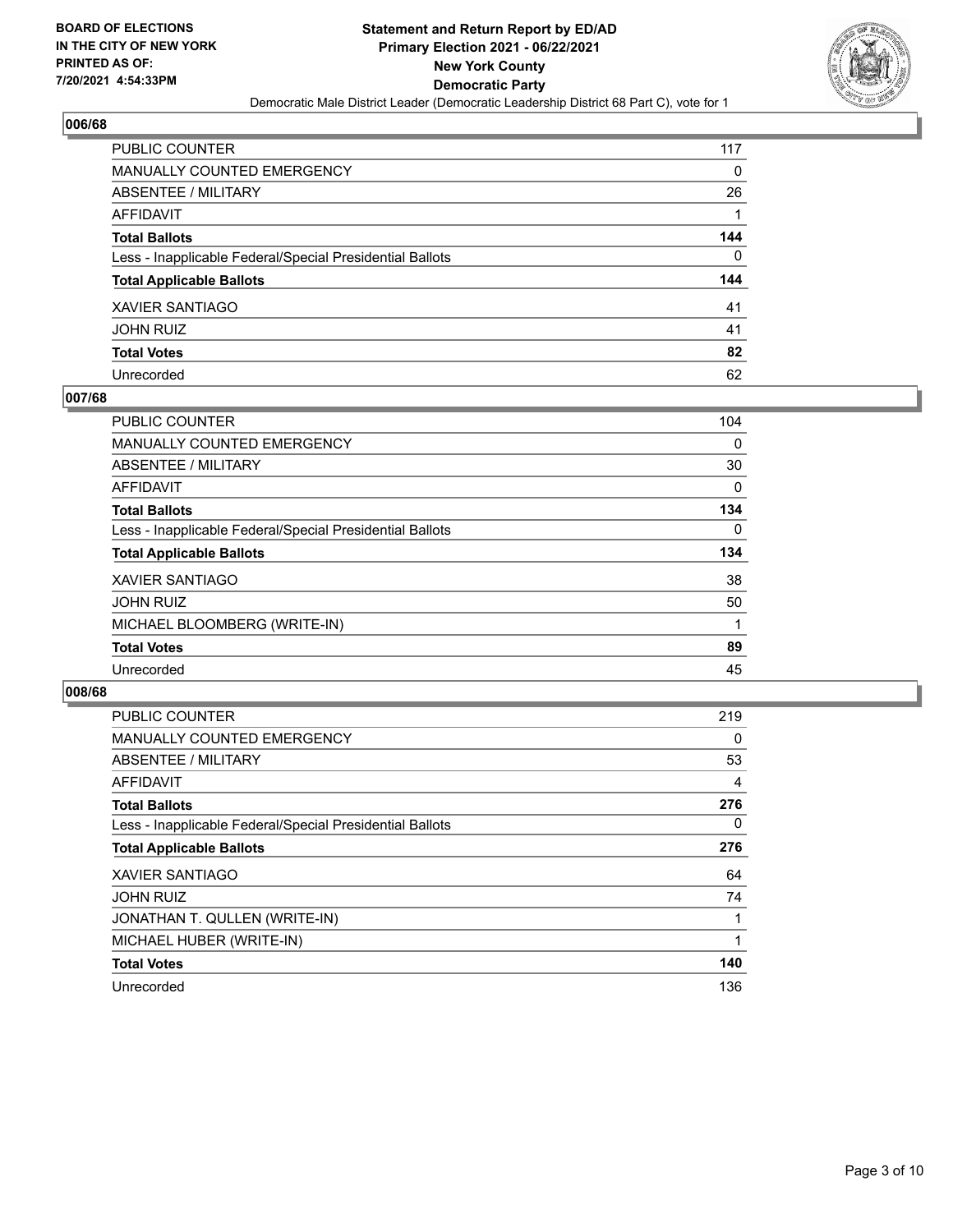

| <b>PUBLIC COUNTER</b>                                    | 173 |
|----------------------------------------------------------|-----|
| <b>MANUALLY COUNTED EMERGENCY</b>                        | 0   |
| ABSENTEE / MILITARY                                      | 74  |
| AFFIDAVIT                                                |     |
| <b>Total Ballots</b>                                     | 248 |
| Less - Inapplicable Federal/Special Presidential Ballots | 0   |
| <b>Total Applicable Ballots</b>                          | 248 |
| <b>XAVIER SANTIAGO</b>                                   | 58  |
| <b>JOHN RUIZ</b>                                         | 69  |
| HIDEO KOJIMA (WRITE-IN)                                  |     |
| <b>Total Votes</b>                                       | 128 |
| Unrecorded                                               | 120 |

#### **010/68**

| <b>PUBLIC COUNTER</b>                                    | 158            |
|----------------------------------------------------------|----------------|
| <b>MANUALLY COUNTED EMERGENCY</b>                        | 0              |
| ABSENTEE / MILITARY                                      | 45             |
| <b>AFFIDAVIT</b>                                         | $\overline{2}$ |
| <b>Total Ballots</b>                                     | 205            |
| Less - Inapplicable Federal/Special Presidential Ballots | $\Omega$       |
| <b>Total Applicable Ballots</b>                          | 205            |
| <b>XAVIER SANTIAGO</b>                                   | 53             |
| <b>JOHN RUIZ</b>                                         | 57             |
| SHYAN GIDMAL (WRITE-IN)                                  |                |
| <b>Total Votes</b>                                       | 111            |
| Unrecorded                                               | 94             |

| <b>PUBLIC COUNTER</b>                                    | 244      |
|----------------------------------------------------------|----------|
| <b>MANUALLY COUNTED EMERGENCY</b>                        | $\Omega$ |
| ABSENTEE / MILITARY                                      | 62       |
| AFFIDAVIT                                                | 2        |
| <b>Total Ballots</b>                                     | 308      |
| Less - Inapplicable Federal/Special Presidential Ballots | $\Omega$ |
| <b>Total Applicable Ballots</b>                          | 308      |
| <b>XAVIER SANTIAGO</b>                                   | 83       |
| <b>JOHN RUIZ</b>                                         | 110      |
| <b>Total Votes</b>                                       | 193      |
| Unrecorded                                               | 115      |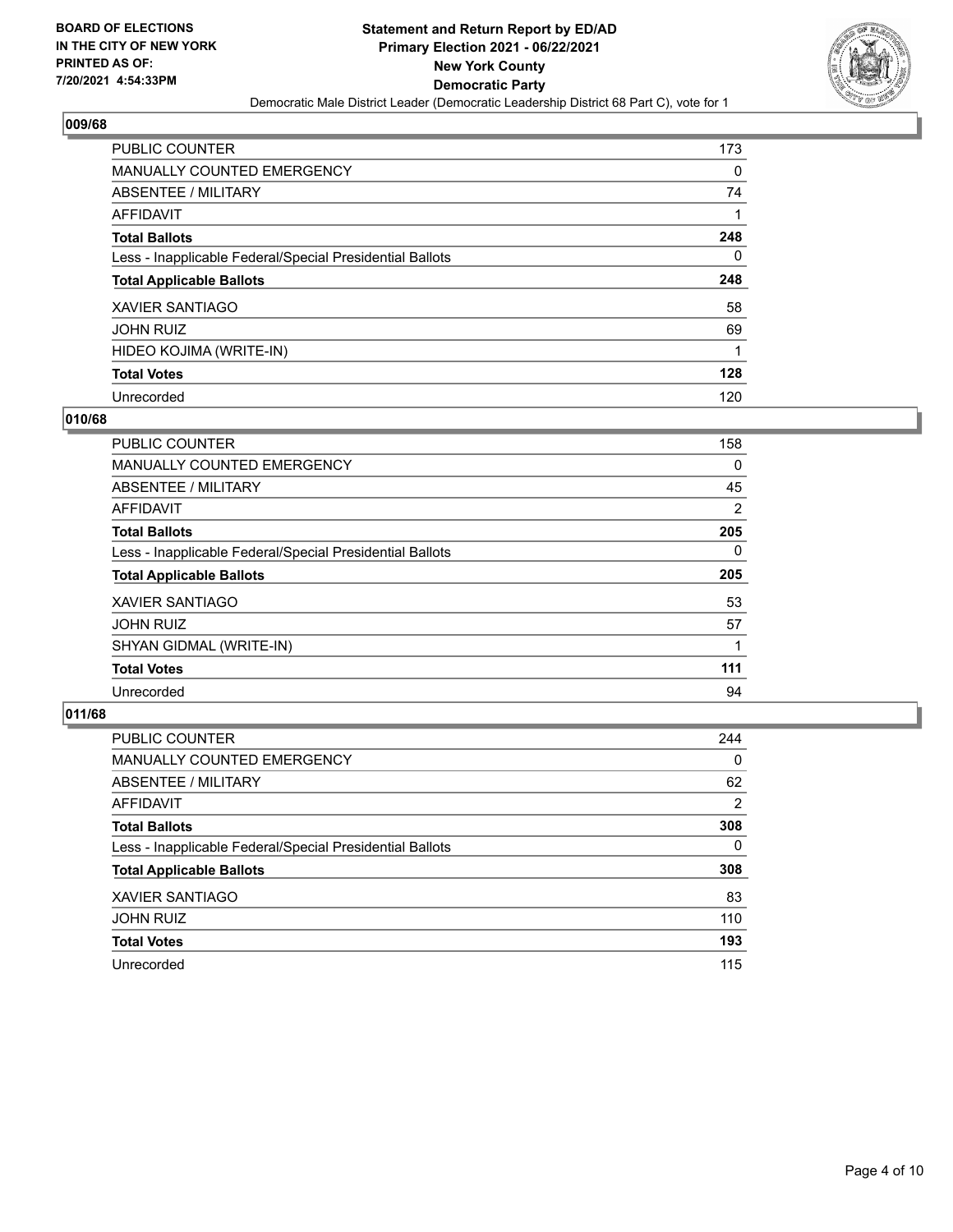

| PUBLIC COUNTER                                           | 60 |
|----------------------------------------------------------|----|
| MANUALLY COUNTED EMERGENCY                               | 0  |
| ABSENTEE / MILITARY                                      | 6  |
| AFFIDAVIT                                                |    |
| Total Ballots                                            | 67 |
| Less - Inapplicable Federal/Special Presidential Ballots | 0  |
| <b>Total Applicable Ballots</b>                          | 67 |
| XAVIER SANTIAGO                                          | 26 |
| JOHN RUIZ                                                | 21 |
| <b>Total Votes</b>                                       | 47 |
| Unrecorded                                               | 20 |

#### **013/68**

| PUBLIC COUNTER                                           | 72       |
|----------------------------------------------------------|----------|
| <b>MANUALLY COUNTED EMERGENCY</b>                        | $\Omega$ |
| ABSENTEE / MILITARY                                      | 9        |
| AFFIDAVIT                                                |          |
| <b>Total Ballots</b>                                     | 82       |
| Less - Inapplicable Federal/Special Presidential Ballots | $\Omega$ |
| <b>Total Applicable Ballots</b>                          | 82       |
| <b>XAVIER SANTIAGO</b>                                   | 29       |
| <b>JOHN RUIZ</b>                                         | 28       |
| <b>Total Votes</b>                                       | 57       |
| Unrecorded                                               | 25       |
|                                                          |          |

| <b>PUBLIC COUNTER</b>                                    | 98  |
|----------------------------------------------------------|-----|
| <b>MANUALLY COUNTED EMERGENCY</b>                        | 0   |
| ABSENTEE / MILITARY                                      | 10  |
| <b>AFFIDAVIT</b>                                         | 0   |
| <b>Total Ballots</b>                                     | 108 |
| Less - Inapplicable Federal/Special Presidential Ballots | 0   |
| <b>Total Applicable Ballots</b>                          | 108 |
| <b>XAVIER SANTIAGO</b>                                   | 31  |
| <b>JOHN RUIZ</b>                                         | 35  |
| DAVID GEORGE (WRITE-IN)                                  |     |
| <b>Total Votes</b>                                       | 67  |
| Unrecorded                                               | 41  |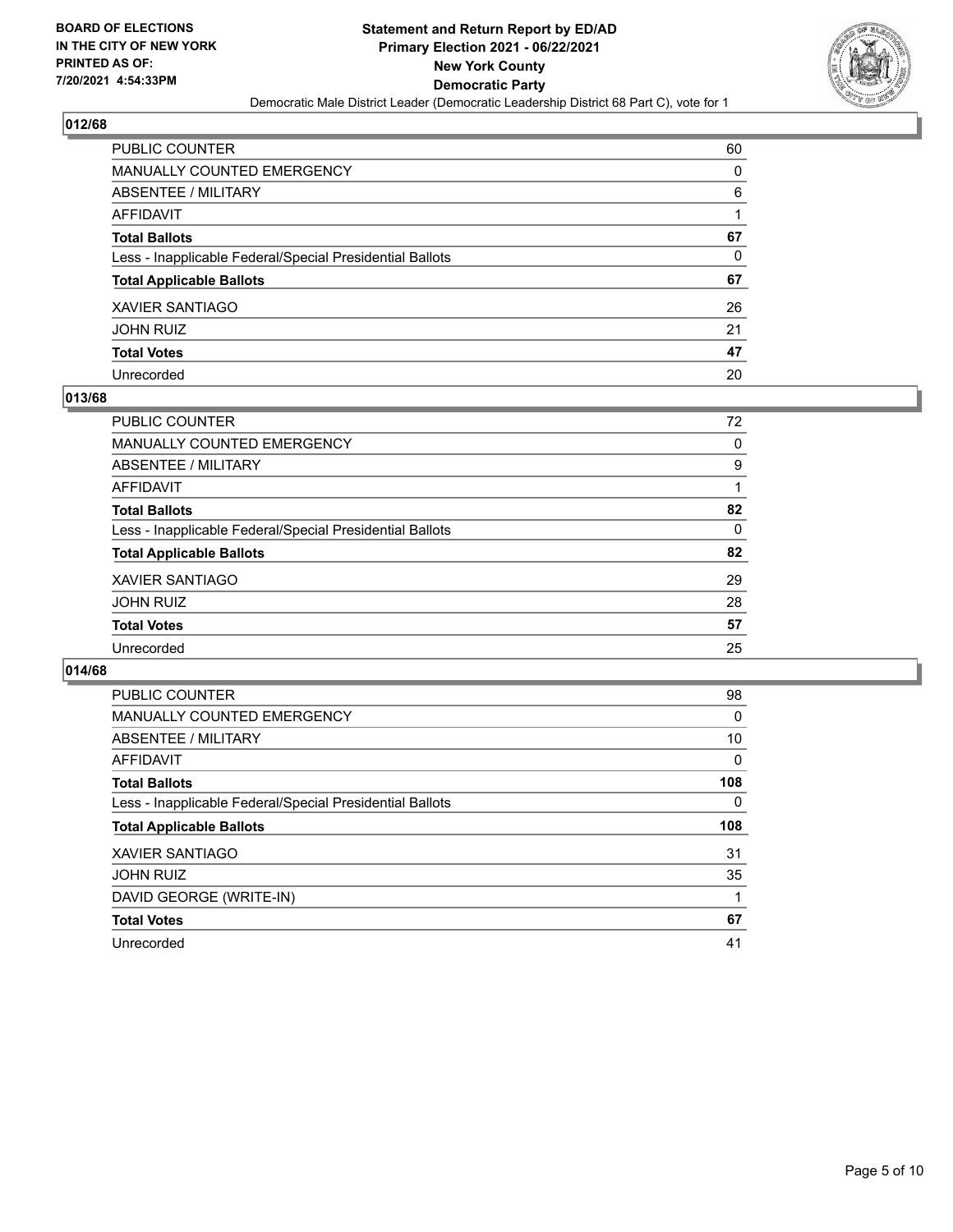

| <b>PUBLIC COUNTER</b>                                    | 59       |
|----------------------------------------------------------|----------|
| <b>MANUALLY COUNTED EMERGENCY</b>                        | $\Omega$ |
| ABSENTEE / MILITARY                                      | 10       |
| AFFIDAVIT                                                |          |
| <b>Total Ballots</b>                                     | 70       |
| Less - Inapplicable Federal/Special Presidential Ballots | $\Omega$ |
| <b>Total Applicable Ballots</b>                          | 70       |
| <b>XAVIER SANTIAGO</b>                                   | 22       |
| <b>JOHN RUIZ</b>                                         | 23       |
| <b>GWEN GOODWIN (WRITE-IN)</b>                           |          |
| HARRY RODRIGUEZ (WRITE-IN)                               |          |
| <b>Total Votes</b>                                       | 47       |
| Unrecorded                                               | 23       |

#### **024/68**

| PUBLIC COUNTER                                           | 89       |
|----------------------------------------------------------|----------|
| <b>MANUALLY COUNTED EMERGENCY</b>                        | $\Omega$ |
| ABSENTEE / MILITARY                                      | 17       |
| AFFIDAVIT                                                | $\Omega$ |
| <b>Total Ballots</b>                                     | 106      |
| Less - Inapplicable Federal/Special Presidential Ballots | $\Omega$ |
| <b>Total Applicable Ballots</b>                          | 106      |
| <b>XAVIER SANTIAGO</b>                                   | 39       |
| <b>JOHN RUIZ</b>                                         | 37       |
| <b>Total Votes</b>                                       | 76       |
| Unrecorded                                               | 30       |

| <b>PUBLIC COUNTER</b>                                    | 102 <sub>2</sub> |
|----------------------------------------------------------|------------------|
| MANUALLY COUNTED EMERGENCY                               | $\Omega$         |
| ABSENTEE / MILITARY                                      | 20               |
| AFFIDAVIT                                                | $\Omega$         |
| <b>Total Ballots</b>                                     | 122              |
| Less - Inapplicable Federal/Special Presidential Ballots | 0                |
| <b>Total Applicable Ballots</b>                          | 122              |
| <b>XAVIER SANTIAGO</b>                                   | 25               |
| <b>JOHN RUIZ</b>                                         | 70               |
| <b>Total Votes</b>                                       | 95               |
| Unrecorded                                               | 27               |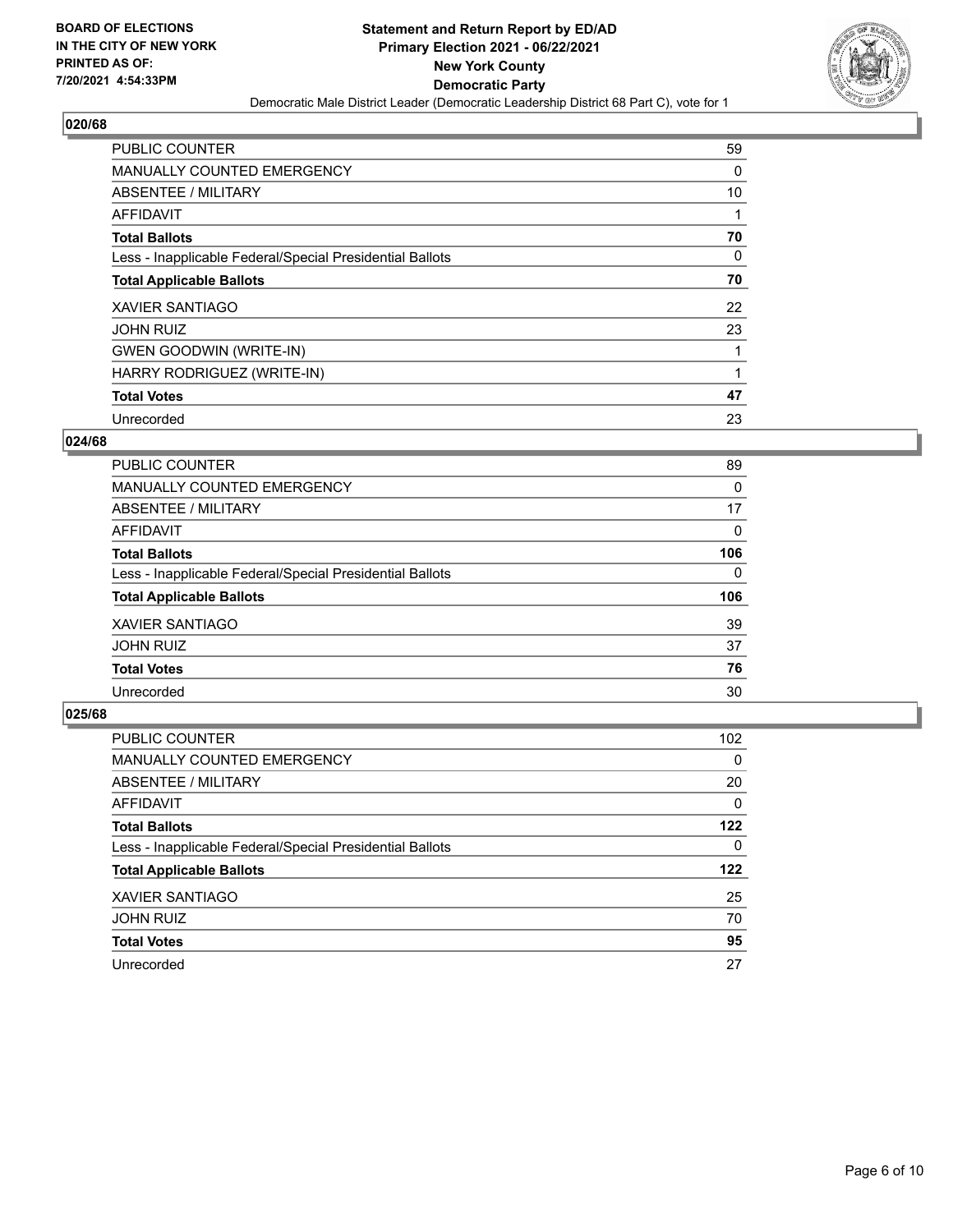

| <b>PUBLIC COUNTER</b>                                    | 126 |
|----------------------------------------------------------|-----|
| MANUALLY COUNTED EMERGENCY                               | 0   |
| <b>ABSENTEE / MILITARY</b>                               | 15  |
| <b>AFFIDAVIT</b>                                         | 3   |
| <b>Total Ballots</b>                                     | 144 |
| Less - Inapplicable Federal/Special Presidential Ballots | 0   |
| <b>Total Applicable Ballots</b>                          | 144 |
| <b>XAVIER SANTIAGO</b>                                   | 39  |
| <b>JOHN RUIZ</b>                                         | 55  |
| <b>Total Votes</b>                                       | 94  |
| Unrecorded                                               | 50  |

#### **027/68**

| PUBLIC COUNTER                                           | 132      |
|----------------------------------------------------------|----------|
| <b>MANUALLY COUNTED EMERGENCY</b>                        | 0        |
| ABSENTEE / MILITARY                                      | 11       |
| AFFIDAVIT                                                | 2        |
| <b>Total Ballots</b>                                     | 145      |
| Less - Inapplicable Federal/Special Presidential Ballots | $\Omega$ |
| <b>Total Applicable Ballots</b>                          | 145      |
| <b>XAVIER SANTIAGO</b>                                   | 47       |
| <b>JOHN RUIZ</b>                                         | 64       |
| <b>Total Votes</b>                                       | 111      |
| Unrecorded                                               | 34       |

| <b>PUBLIC COUNTER</b>                                    | 106            |
|----------------------------------------------------------|----------------|
| <b>MANUALLY COUNTED EMERGENCY</b>                        | 0              |
| ABSENTEE / MILITARY                                      | 8              |
| AFFIDAVIT                                                | $\overline{2}$ |
| <b>Total Ballots</b>                                     | 116            |
| Less - Inapplicable Federal/Special Presidential Ballots | $\Omega$       |
| <b>Total Applicable Ballots</b>                          | 116            |
| <b>XAVIER SANTIAGO</b>                                   | 34             |
| <b>JOHN RUIZ</b>                                         | 45             |
| KELMY RODRIGUEZ (WRITE-IN)                               |                |
| <b>Total Votes</b>                                       | 80             |
| Unrecorded                                               | 36             |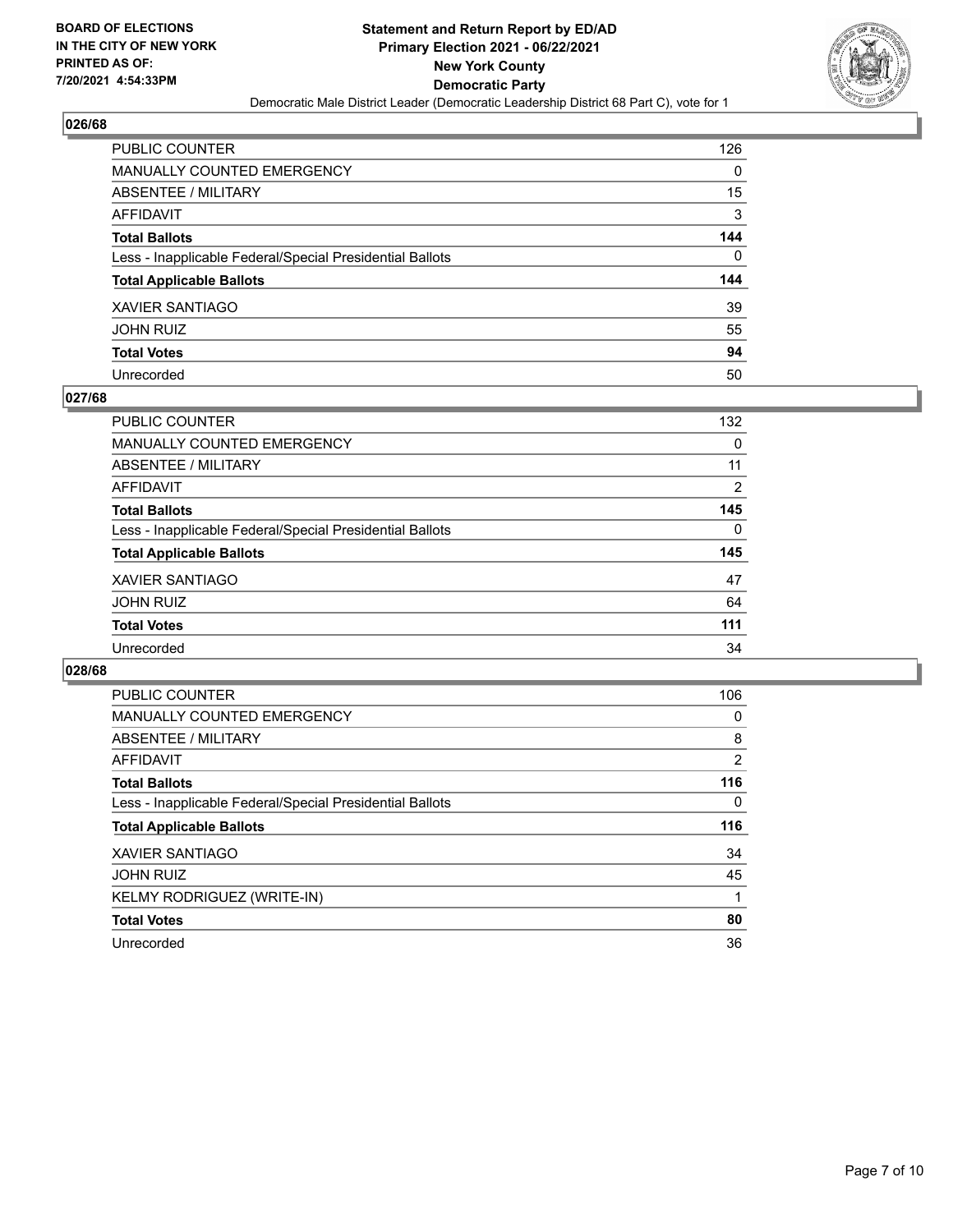

| PUBLIC COUNTER                                           | 47 |
|----------------------------------------------------------|----|
| MANUALLY COUNTED EMERGENCY                               | 0  |
| ABSENTEE / MILITARY                                      |    |
| AFFIDAVIT                                                | 0  |
| Total Ballots                                            | 48 |
| Less - Inapplicable Federal/Special Presidential Ballots | 0  |
| <b>Total Applicable Ballots</b>                          | 48 |
| XAVIER SANTIAGO                                          | 11 |
| JOHN RUIZ                                                | 20 |
| <b>Total Votes</b>                                       | 31 |
| Unrecorded                                               | 17 |

#### **030/68**

| <b>PUBLIC COUNTER</b>                                    | 125      |
|----------------------------------------------------------|----------|
| MANUALLY COUNTED EMERGENCY                               | 0        |
| ABSENTEE / MILITARY                                      | 10       |
| AFFIDAVIT                                                | $\Omega$ |
| <b>Total Ballots</b>                                     | 135      |
| Less - Inapplicable Federal/Special Presidential Ballots | 0        |
| <b>Total Applicable Ballots</b>                          | 135      |
| <b>XAVIER SANTIAGO</b>                                   | 56       |
| <b>JOHN RUIZ</b>                                         | 46       |
| <b>Total Votes</b>                                       | 102      |
| Unrecorded                                               | 33       |

| <b>PUBLIC COUNTER</b>                                    | 251            |
|----------------------------------------------------------|----------------|
| <b>MANUALLY COUNTED EMERGENCY</b>                        | 0              |
| ABSENTEE / MILITARY                                      | 12             |
| <b>AFFIDAVIT</b>                                         | 0              |
| <b>Total Ballots</b>                                     | 263            |
| Less - Inapplicable Federal/Special Presidential Ballots | 0              |
| <b>Total Applicable Ballots</b>                          | 263            |
| XAVIER SANTIAGO                                          | 118            |
| <b>JOHN RUIZ</b>                                         | 76             |
| UNATTRIBUTABLE WRITE-IN (WRITE-IN)                       | $\overline{2}$ |
| UNCOUNTED WRITE-IN PER STATUTE (WRITE-IN)                |                |
| WILLIAM ALLEN (WRITE-IN)                                 |                |
| <b>Total Votes</b>                                       | 198            |
| Unrecorded                                               | 65             |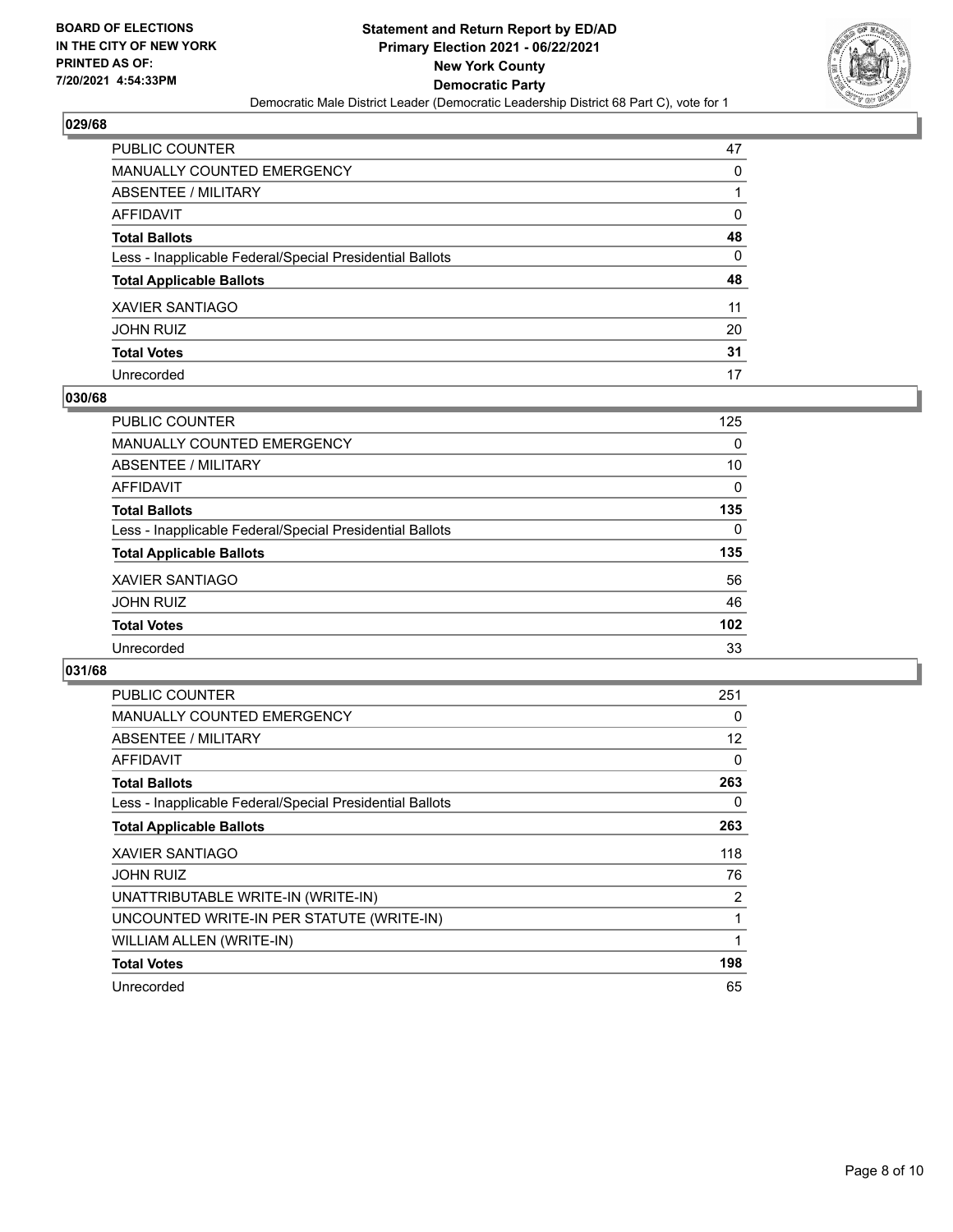

| PUBLIC COUNTER                                           | 81 |
|----------------------------------------------------------|----|
| MANUALLY COUNTED EMERGENCY                               | 0  |
| ABSENTEE / MILITARY                                      | 8  |
| AFFIDAVIT                                                | 0  |
| Total Ballots                                            | 89 |
| Less - Inapplicable Federal/Special Presidential Ballots | 0  |
| <b>Total Applicable Ballots</b>                          | 89 |
| XAVIER SANTIAGO                                          | 26 |
| JOHN RUIZ                                                | 41 |
| <b>Total Votes</b>                                       | 67 |
| Unrecorded                                               | 22 |

#### **111/68**

| PUBLIC COUNTER                                           | 103 |
|----------------------------------------------------------|-----|
| <b>MANUALLY COUNTED EMERGENCY</b>                        | 0   |
| ABSENTEE / MILITARY                                      | 19  |
| AFFIDAVIT                                                | 0   |
| <b>Total Ballots</b>                                     | 122 |
| Less - Inapplicable Federal/Special Presidential Ballots | 0   |
| <b>Total Applicable Ballots</b>                          | 122 |
| <b>XAVIER SANTIAGO</b>                                   | 39  |
| <b>JOHN RUIZ</b>                                         | 36  |
| JONATHAN BING (WRITE-IN)                                 |     |
| KARL RICHTERS (WRITE-IN)                                 |     |
| <b>Total Votes</b>                                       | 77  |
| Unrecorded                                               | 45  |

| <b>PUBLIC COUNTER</b>                                    | 253 |
|----------------------------------------------------------|-----|
| <b>MANUALLY COUNTED EMERGENCY</b>                        | 0   |
| ABSENTEE / MILITARY                                      | 28  |
| AFFIDAVIT                                                | 2   |
| <b>Total Ballots</b>                                     | 283 |
| Less - Inapplicable Federal/Special Presidential Ballots | 0   |
| <b>Total Applicable Ballots</b>                          | 283 |
| <b>XAVIER SANTIAGO</b>                                   | 102 |
| <b>JOHN RUIZ</b>                                         | 87  |
| DAN GARODNICK (WRITE-IN)                                 |     |
| NICHOLAS A. SADNYTZKY (WRITE-IN)                         |     |
| <b>Total Votes</b>                                       | 191 |
| Unrecorded                                               | 92  |